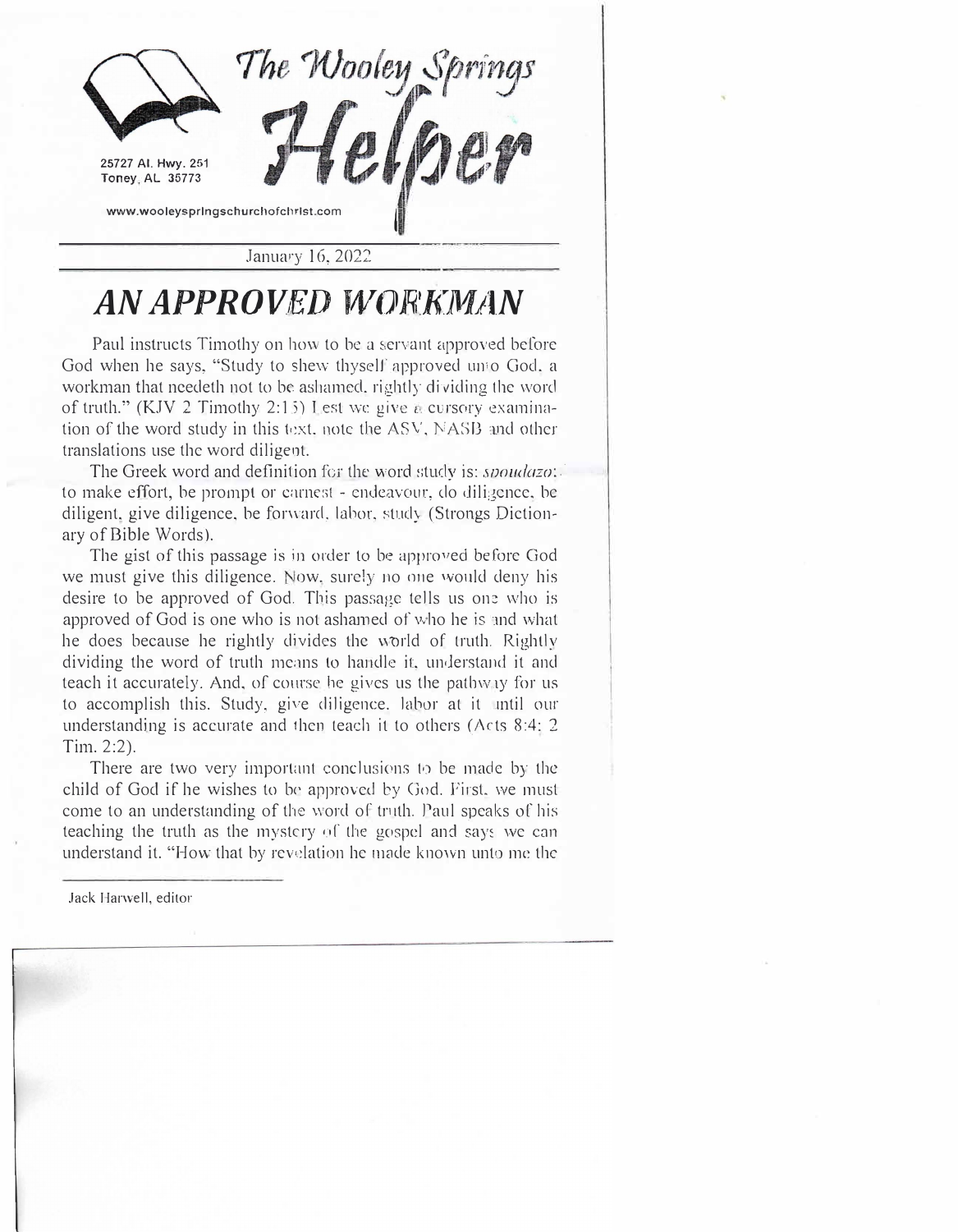mystery: (as I wrote afore in few words, Whereby, when ye read, ye may understand my knowledge in the mystery of Christ) Which in other ages was not made known unto the sons of men, as it is now revealed unto his holy apostles and prophets by the Spirit;" (Ephesians 3:3--5) Second, we must teach others accurately the Scriptures, the gospel, the truth as revealed by the Holy Spirit to the apostles.

These two goals will require diligence. They will demand we give heed to what God says and not the doctrines of men (2 John 9). The ministry of our Lord is filled with his communication with a very religious group, the Scribes, Pharisees and Sadducees. Yet as religious as they were, they were condemned for being hypocrites. They were hypocrites because He showed them He was from God and they still rejected both Him and His message.

The challenge for every person who strives to be approved of God is to give diligence to understand His message and then to accept it in spite of what those closest to you may think of your actions.

The numbers of people on the face of the earth who practice or hold to some religion is a very large number. Much larger than many believe. And yet of all of us, Jesus says this, "Enter ye in at the strait gate: for wide is the gate, and broad is the way, that leadeth to destruction, and many there be which go in thereat: Because strait is the gate, and narrow is the way, which leadeth unto life, and few there be that find it." (Matthew 7:13-14)

As a heads up to all men, Jesus warns us there will be influences in our lives we have to reject and friends and relatives we have to discard to accept this truth He has revealed. "Think not that I am come to send peace on earth: I came not to send peace, but a sword. For I am come to set a man at variance against his father, and the daughter against her mother, and the daughter in law against her mother in law. And a man's foes shall be they of his own household. He that loveth father or mother more than me is not worthy of me: and he that loveth son or daughter more than me is not worthy of me. And he that taketh not his cross, and followeth after me, is not worthy of me. He that findeth his life shall lose it: and he that loseth his life for my sake shall find it." (Matthew 10:34-39)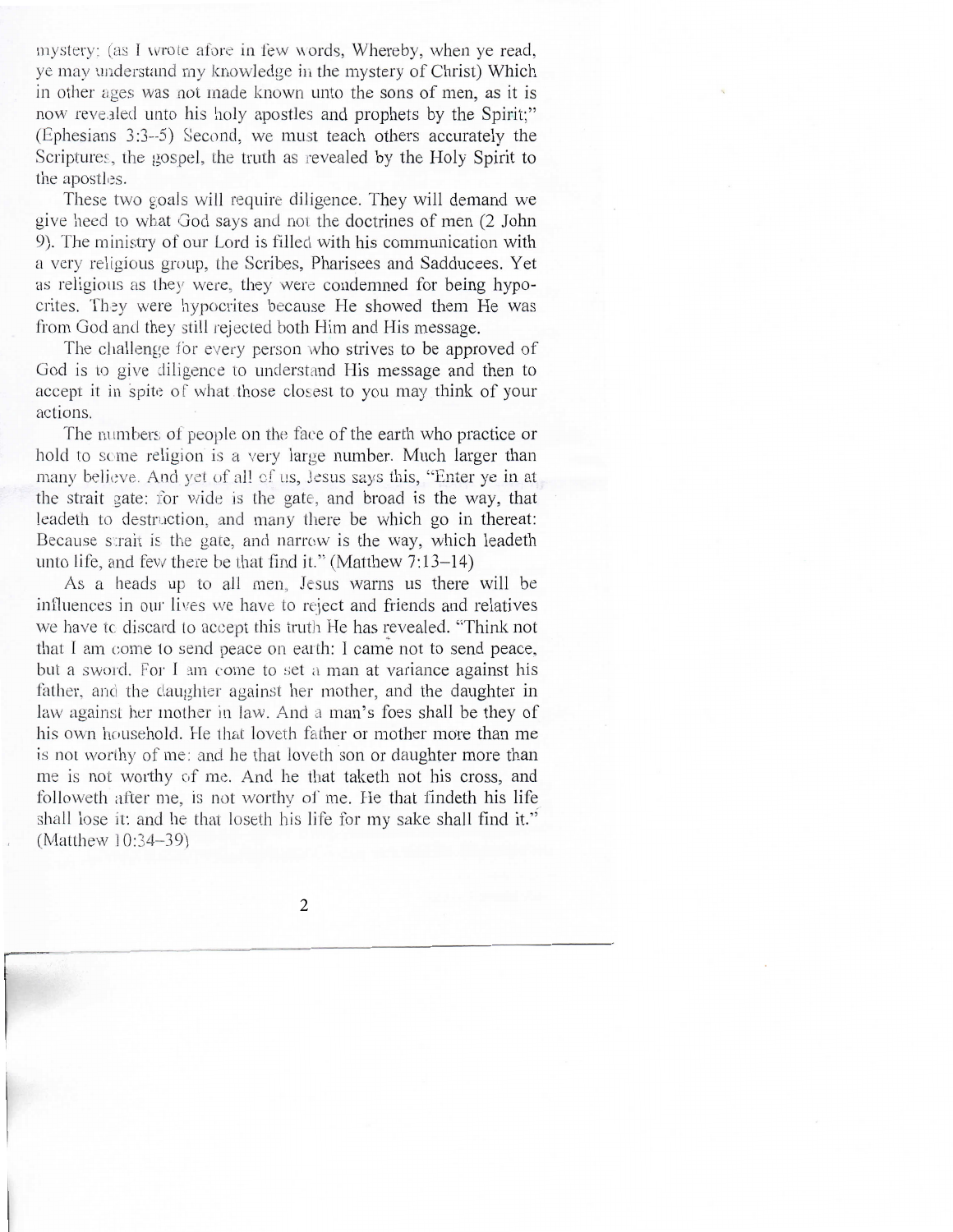Do you wish to be approved of God? Have you diligently applied yourself to understand what the Scriptures teach? Can you, once you understand it, put everything and everyone who distracts you from it away from you? This is the demand of the one who chooses the strait and narrow way.

- Jim Stauffer, *The Lenexa Edifier*

## *DOUBLE-MINDED*

Hebrews 10:23 reads, "Let us hold fast the confession of our hope without wavering, for he who promised is faithful". Are you someone who wavers in your faith? Some Christians live lives that rival even some of the most ruthless villains in movies because they can't seem to determine who they want to be - the good or bad guy. God has given each of us the free will to make choices; and when we choose God, he wants us to stand firm in the faith without wavering. The definition of waver is to be undecided between two opinions or courses of action, to be irresolute. James 1:8 reads, "A double-minded man is unstable in all his ways". The Greek word translated for "double-minded" is *dipsuchos*, from *dis*, meaning "twice," and *psuche,* meaning "mind." This is describing someone who is divided in just about every area of his or her life, particularly in the area of loyalty. Wavering can cause us to fall into a life of uncertainty and this in turn can lead to a swinging door that hinges on being two-faced and half-hearted in our devotion and obedience to God.

As followers of Christ, we must examine ourselves and make certain double-mindedness does not describe us. We must be fully devoted and obedient to God; not because He asks us to, but because we love Him. What about you or me, are we doubleminded and half-hearted when it comes to worshipping God? It's a good question to ask because in examining ourselves, we can determine if sustainable change is needed in this very important area of our lives. When we allow Satan to' become our master and not the God of heaven, we are between two options; thus, we are being doubled-minded. The Bible doesn't say a double-minded  $\rightarrow$ 

 $\frac{1}{2}$